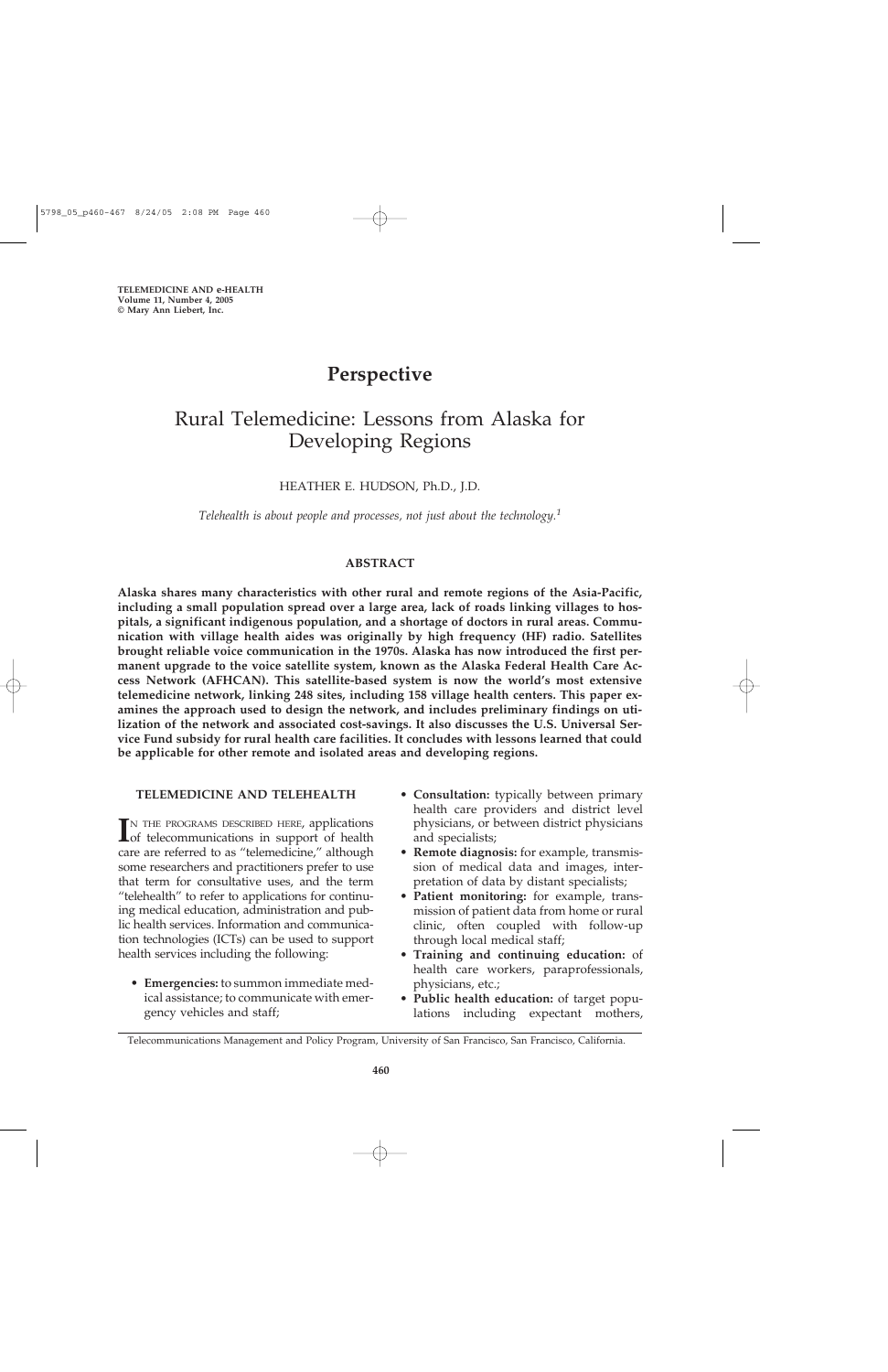mothers of young children, groups susceptible to contagious diseases, etc.;

- **Administration:** ordering and delivery of medications and supplies; coordination of logistics such as field visits of medical staff; accessing and updating of patient medical records; transmission of billing data, etc.;
- **Data collection:** collection of public health information such as epidemiological data on outbreaks of diseases; and
- **Research and information sharing:** such as access to medical databases and libraries and consultation with distant experts and peers.

## **THE RURAL CONTEXT**

The health sector in developing countries confronts major administrative, quality control, and logistical problems. In general, health care in developing countries must be dispensed by individuals with less training and less backup than their counterparts in industrialized countries. Developing regions typically face severe shortages of physicians, particularly in rural areas. Specialists may be available only in the major cities. Health workers may have only minimal training, or have few opportunities to upgrade their knowledge and skills. Facilities for treating patients may be inadequate in terms of staffing, equipment, and medications. In addition, mortality and morbidity rates are generally higher than in urban areas because of poor sanitation and other environmental conditions, and dangerous occupations.

Although the problems they face are much less acute, rural areas of industrialized countries also face difficulties in recruiting and retaining health professionals, and typically have higher mortality and morbidity rates than urban areas. A federal Office of Technology Assessment (OTA) study cited three problems specific to residents of U.S. rural areas:

1. Health indicators: a disproportionate number of rural people suffer from chronic illnesses; infant mortality rate is higher than in urban areas; the number of deaths from injuries is dramatically higher;

- 2. Distance from care: lack of transportation and few local providers make it difficult to reach health care facilities; and
- 3. Poverty: poverty is higher in rural areas (of the United States) than in the nation as a whole.2

## **THE ALASKAN CONTEXT**

Geographically, Alaska is the largest state in the United States, covering an immense area of 586,412 square miles, with a total population of 621,400. Approximately half the population lives in Anchorage; only four communities in the state have a population greater than 10,000. Approximately 16% of Alaskans are Native American, including Tlingit and Haida Indian tribes in the southeast, Athabaskan Indians in the interior, Inupiat and Yupik (Eskimos) near the Arctic Ocean and Bering Sea, and Aleuts in the Aleutian Islands. Some 25% of Alaskans and 46% of Alaska native people live in communities of less than 1000 people. The concept of "rural" has a different connotation in Alaska than in many other regions; some 75% of Alaskan communities have no road connection to a hospital. $3$  Transportation is by boat along the coast or rivers in the summer, and by bush plane year round, weather permitting.

Alaska ranks 48th of the 50 states in the ratio of doctors to residents, and the vast majority of physicians are located in Anchorage. There are also shortages in many medical specialties. At the village level, health care is delivered by community health aides. They are local residents (primarily women) who receive basic medical training and provide first line care for the villagers. Younger aides typically have high school education; older aides may have less formal education but all read and speak English. Health aides are supervised by medical staff in regional hospitals that are now operated by native health corporations with funding from the U.S. Public Health Service, which is responsible for providing health care for native Americans. More than 575 health aides in 200 villages provide nearly one half million patient encounters per year.<sup>3</sup>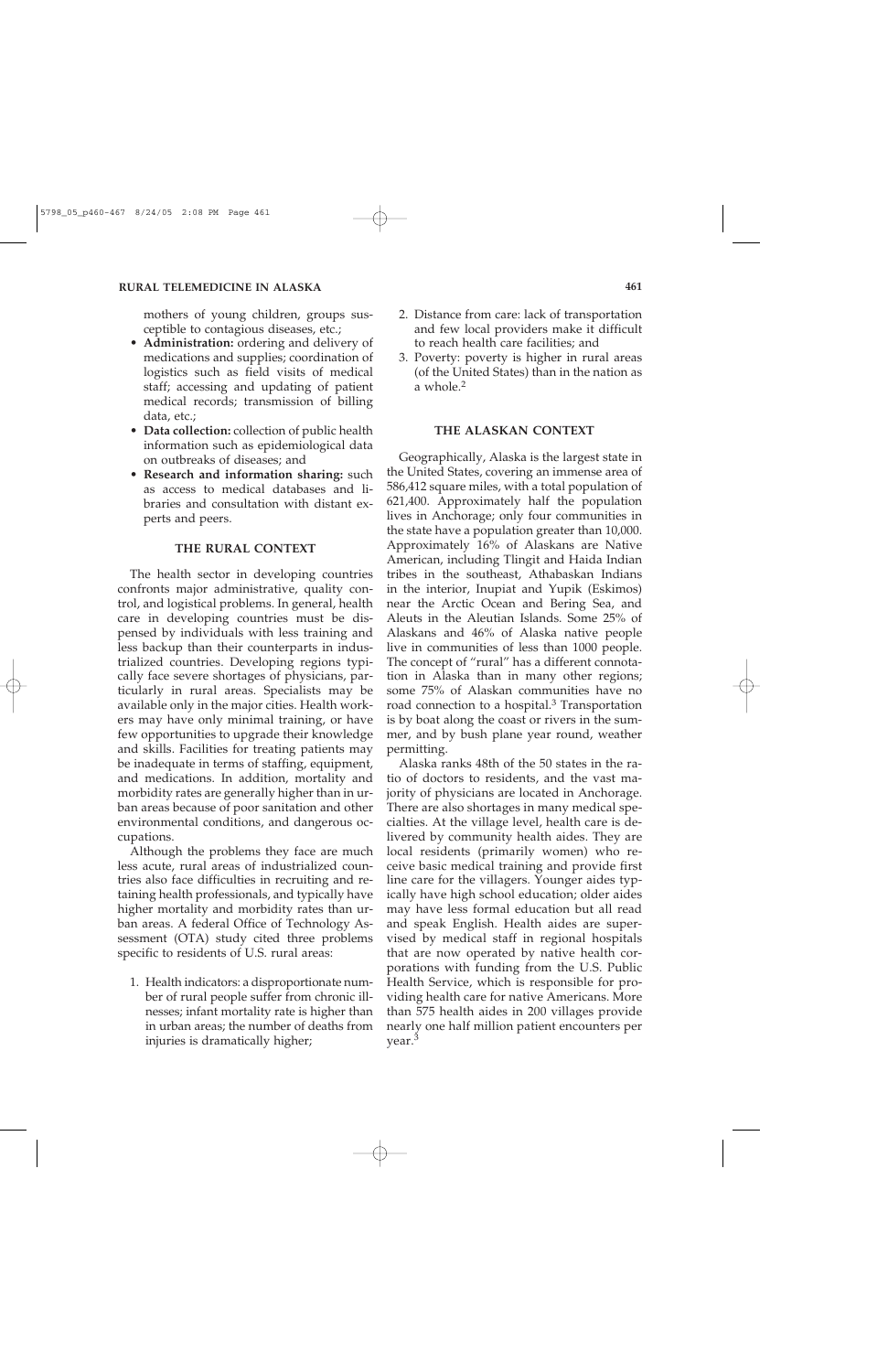

**FIG. 1.** Alaska Federal Health Care Access Network (AFHCAN sites in Alaska).6 Photo courtesy of Dr. Stewart Ferguson, executive director of AFHCAN, and Dr. John Kokesh, head of ENT at ANMC.

Communication services to remote villages are provided primarily by satellite because of the vast distances and conditions such as mountains, permafrost and lack of roads that make terrestrial networks impractical. Local telephone service is provided by 25 local exchange carriers (LECs), ranging from major companies with multiple franchises to community cooperatives and small "mom and pop" phone companies. The two major intrastate long-distance companies are AT&T Alascom (the current owner of the original long distance network acquired from the military in 1971 and then expanded) and GCI Inc., an Alaska-based company founded in 1979 that provides voice, video, and data communication services to more than 150,000 residential, commercial, and government customers.

# **EARLY TELEMEDICINE IN ALASKA**

The community health aide (CHA) system was established in 1954, after a U.S. government report stated that, "the indigenous peoples of Native Alaska are the victims of sickness, crippling conditions, and premature death in a degree exceeded in few parts of the world."4 The program began with training of sanitation aides who returned to their villages to instruct others in maintaining safe drinking water and proper trash disposal. In 1956, the

program was expanded to train community aides as firstline health workers. A rural doctor pointed out, "It is not a question of whether the villagers shall be treated by completely qualified medical personnel or persons with less than full qualifications, but a question of whether they shall be treated by persons with limited qualifications or go untreated altogether."<sup>4</sup>

A health aide described those early days, "We had no clinic. We went from house to house taking care of the sick . . . Our tools consisted of a thermometer, a stethoscope, and a blood pressure cuff . . . We had no phones, no radios, but used the school's radio to report our patients. There was no nonsense about confidentiality."4 However, in 1972, villages in central Alaska began to communicate with a regional hospital and the Anchorage Native Medical Center (ANMC) using a single channel on the National Aeronautic and Space Administration's (NASA's) ATS-1 satellite. The experiment showed that reliable communications could indeed save time and even lives, and that health aides also learned from each other's experiences heard in consultations over the shared audio channel. $5$  As a result, the state authorized an expenditure of \$5 million for the purchase of satellite earth stations for 200 villages (see Fig. 1) that communicated through RCA's first commercial satellite. Each village had a public payphone and a dedicated audio channel for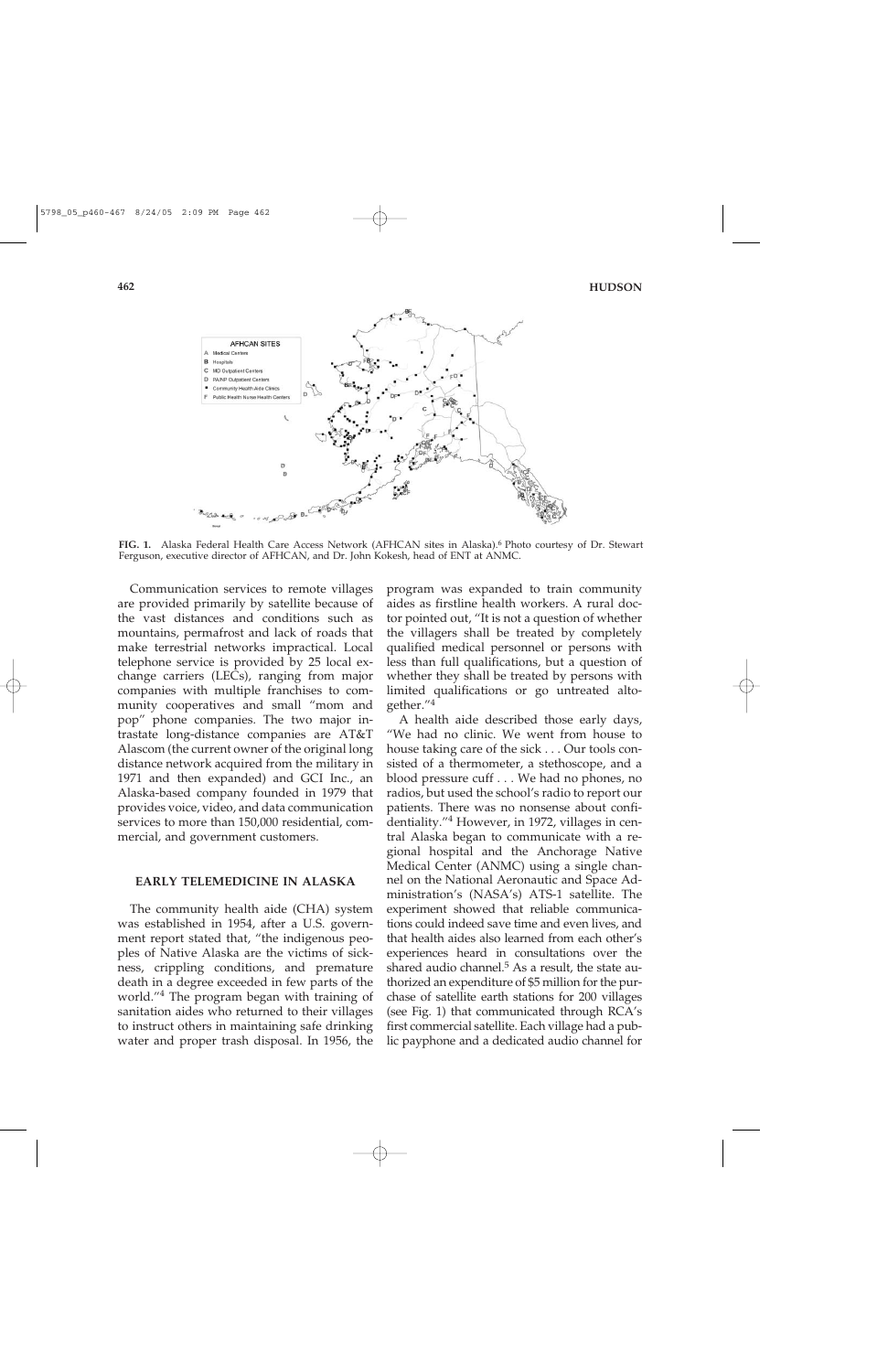

FIG. 2. Examples of airfares in Remote Alaska.<sup>6</sup> Photo courtesy of Dr. Stewart Ferguson, executive director of AFHCAN, and Dr. John Kokesh, head of ENT at ANMC.

health communications, linking the villages with their regional hospital and with ANMC.

# **TELEMEDICINE TODAY: THE AFHCAN PROJECT**

Today, rural native health care is delivered through native health corporations, which in turn receive funding from the Public Health Service, the federal agency responsible for providing health services to native Americans. Community health aides are still the frontline providers of village health care, but a new federally funded project called AFHCAN (Alaska Federal Health Care Access Network) is extending its capabilities through telemedicine, using upgraded satellite facilities that now also provide telephone service for clinics and village residents. AFHCAN provides telemedicine facilities for all federally funded health services in the state, some 248 sites including military installations, Alaska Native health facilities, regional hospitals, small village clinics, and state of Alaska public health nursing stations, affecting more than 212,000 beneficiaries, the majority of whom are in rural Alaska Native villages.6 Some 38 partner organizations are involved.

Project planners took several steps to design the project to be sustainable. For example, they took particular care to understand the needs of the users (aides and physicians who will use the system) and customers (those who will pay for its ongoing operation). They noted that 67% of the sites have community health aides, and thus made sure that equipment and training were designed for these aides and facilities in village clinics.

Furthermore, they designed the system to address priority medical problems. The Clinical Committee for the project focused on primary care (i.e., treating people in village clinics and similar installations), rather than secondary care (at regional hospitals) or tertiary care (e.g., at the Anchorage medical center). An example of equipment included to address the priority problem of otitis media (middle ear infection, which can cause deafness in children) is an electronic otoscope. They also designed the telemedicine system to be scalable, to adapt to expanded requirements, new applications, and more users.

Technical facilities include centralized and dedicated computer equipment such as servers, a specially designed telemedicine cart and peripherals including a digital camera, electronic otoscope and electrocardiogram (ECG), print-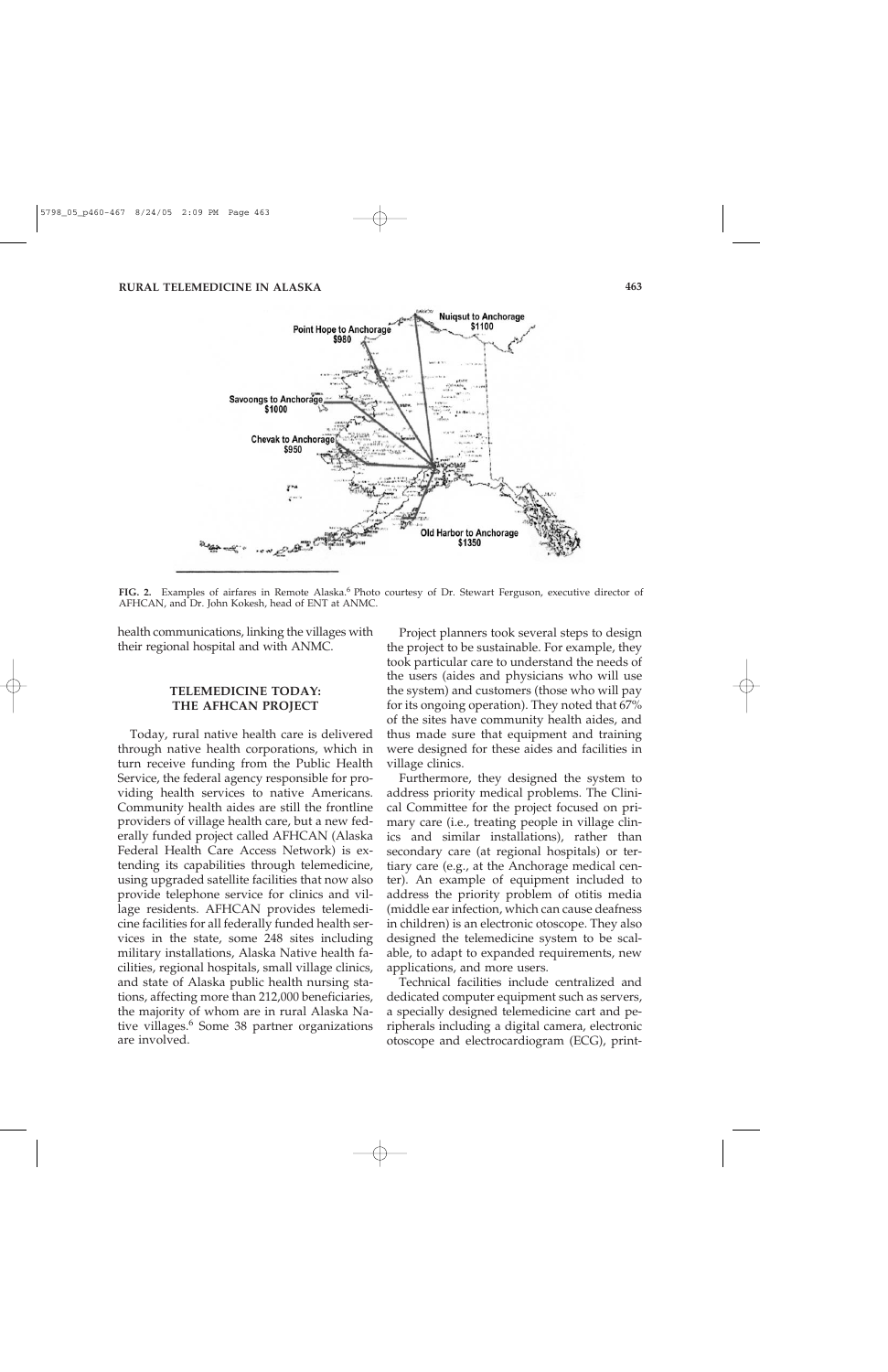ers, scanners, routers, wireless networks and customized furniture.7 The project technical staff chose suitable off-the-shelf equipment wherever possible (such as a rugged and simple-to-use digital camera). Where standard equipment was not suitable, they worked with vendors to make modifications (such as on the equipment cart, which was designed to move easily within the clinic). In some cases, wireless networking was used to avoid attaching long cables to movable carts. Deployment options for the partner organizations included installation by the centralized project, shared installation, or independent installation, that is, the organization procured the equipment from the project but was responsible for its own installation.

After reviewing products from numerous vendors, the project team decided to develop its own software, to run on a wide variety of platforms (Unix, Windows, Macintosh, Linux) and a range of connectivity, from dial-up to T1 circuits. This custom software meets federal security standards for patient data using secure socket layer (SSL), and is designed to minimize capacity for data transmission (e.g., through eliminating retransmission of data already transmitted).<sup>6</sup>

Thus, instead of relying only on verbal descriptions from health aides or sending x-rays to Anchorage, doctors at regional hospitals can now use the AFHCAN network. As noted above, each village clinic is equipped with a personal computer with peripherals including a digital camera, electronic otoscope (for ear infections), and ECG. One common application is for diagnosis of otitis media, a common ear infection among village children that can cause deafness if not treated in time with antibiotics. Health aides can use an electronic otoscope connected to the computer to transmit images of the ear canal. They can also take pictures of wounds, sprains, dermatologic lesions, etc., using the digital camera, and transmit the photo as an attachment to an e-mail message to the doctor. The equipment can also be used to send digitized xrays. "In the past," stated the information manager of the Maniilaq health center, "there was a big delay in the process. There would be times when the bone would set before a diagnosis could be made. Now, we digitize the film, and

it's in Anchorage the same day" (E. Smith, personal communication, May 2003).

The availability of computers in village clinics also makes it possible to use electronic training and reference materials. The Community Health Aide Manual is now available on a CD-ROM. Training materials for operating the telemedicine equipment are online, $6$  and the network can also be used for continuing education of the health aides.

# **UNIVERSAL SERVICE FUND FOR RURAL HEALTH SERVICES**

Although the AFHCAN equipment is designed for locations with only a dial-up phone line (or equivalent), most sites now have subsidized broadband connectivity. The Telecommunications Act of 1996 expanded the original purpose of the Universal Service Fund (USF) to extend reasonably priced telephone services to rural and other underserved areas to include support for the cost telecommunications services for schools, libraries, and rural health care providers. In section 254 of the Act, Congress sought to provide rural health care providers, "an affordable rate for the services necessary for telemedicine and the instruction relating to such services." Specifically, Congress directed telecommunications carriers, "to provide telecommunications services which are necessary to health care provision in a State, including instruction relating to such services, to any public or nonprofit health care provider that serves persons who reside in rural areas of that State, at rates that are reasonably comparable to rates charged for similar services in urban areas of that State."8

The Federal Communications Commission (FCC) sets the overall policy for the program, which is administered by a nonprofit entity, the Universal Services Administrative Company (USAC). The Rural Health Care Division of USAC administers a program that provides up to \$400 million annually so that rural health care providers pay no more than their urban counterparts pay for the same or similar telecommunication services.

Funds come from telecommunications carriers, which are required to contribute a set portion of their revenues to the USF. Carriers gen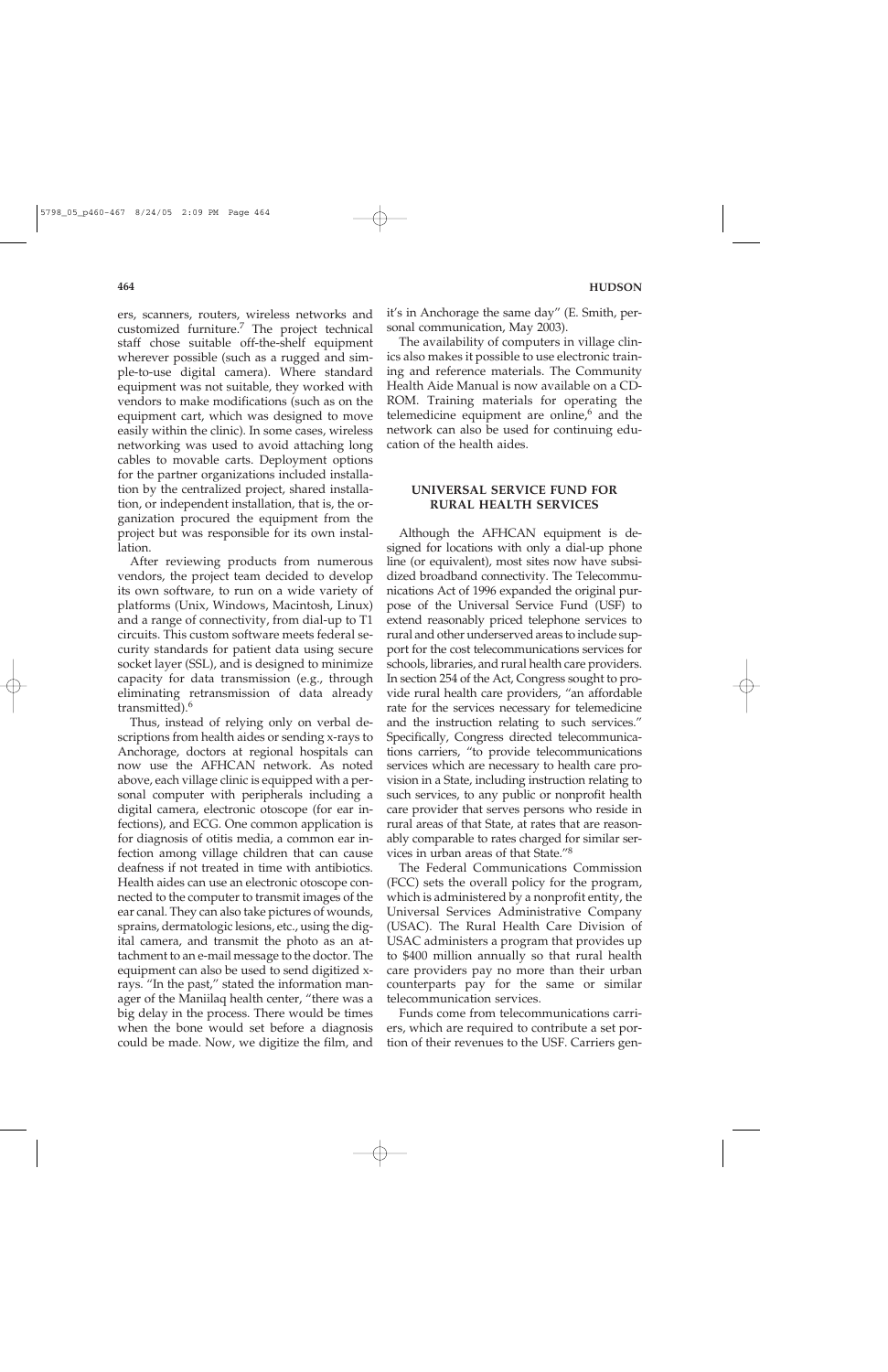erally pass through these costs to customers through itemized charges on their telephone bills. The FCC makes payments from this central fund to support the Schools and Libraries Program and the Rural Health Care Program, as well as other Universal Service programs that provide subsidies for low-income subscribers and high-cost service areas.

To qualify for universal service support, a health care provider (HCP) must be a public or not-for-profit organization located in a rural area. In addition, not-for-profit HCPs, in both rural and urban areas, may qualify for Internet access assistance if they are unable to access the Internet via a toll-free or local call, and must therefore dial into the Internet via a toll (long distance) call. The HCP may seek support for eligible services, which include mileage-related charges, various types of connectivity from leased telephone lines to frame relay, integrated services digital network (ISDN) or T1 circuits, mileage charges, and one-time installation charges. End user equipment such as computers, telephones, fax machines, as well as maintenance charges, are not eligible for support.<sup>9</sup> All telecommunications common carriers may participate, including interexchange carriers (IXCs), wireless carriers, and competitive local exchange carriers.

Each eligible HCP requests bids for telecommunications services to be used for provision of health care through postings on the USAC website. Requests for bids must be posted on the USAC website for 28 days before the HCP can enter into an agreement to purchase services from a carrier. The HCP must consider all bids received and select most cost-effective method to meets its health care communication needs.\* Although Alaska has been a major participant in the health USF program, by 2003, only 1194 of 8300 potential applicants had received support, and the fund disbursed only \$30.25 million in first five years out of a potentially available \$200 million. Therefore, in 2003, the FCC implemented several changes to eligibility requirements and comparative pricing guidelines

designed to make the USF discount more widely available and simpler to implement.<sup>10</sup>

## **LESSONS LEARNED FROM AFHCAN**

The AFHCAN network is still in its early days, and results of analysis of patient encounters are preliminary. However, there are already several findings from this project that are relevant for other rural and isolated regions, including the mountainous areas and scattered islands of the Asia-Pacific.

#### *Saving time*

Telemedicine links between a community health aide and doctor at a regional hospital can enable patients to be seen quickly who would otherwise have to wait for a visiting doctor or for arrangements to be sent to a regional clinic. The following feedback from a regional physician is illustrative, "We have done about 150 telemedicine cases at this point, patients who would have normally been placed on a waiting list to be referred to the regional ENT clinic. Waiting times range from 2–6 months. . . . We review the cases and make recommendations within 24 hours."<sup>3</sup> Turnaround times for teleradiology have also greatly decreased for diagnostic interpretations from 9 to 21 days to within 24 hours, and immediate response for emergencies.

### *Improving quality*

Early diagnosis may prevent deterioration of patients' conditions. Such consultations may also be valuable for preventive care. Analysis of cases will be required to determine impact on treatment and outcomes. Concerning telegradiology, village clinic imaging is performed by midlevel staff, health aides, and sometimes clerical staff. Training that is focused on taking x-rays has improved the quality of images seen by the radiologist. $11$ 

#### *Saving money*

The AFHCAN system can save money as well as time. Preliminary analysis of cases showed that 29% of consults prevented travel by the patient to a hospital. $3$  Earlier analysis of a pilot network

<sup>\*</sup>The Federal Communications Commission (FCC) defines "most cost effective method" as "the method of least cost after consideration of the features, quality of transmission, reliability, and other factors relevant to choosing a method of providing the required services." See www. rhc.universalservice.org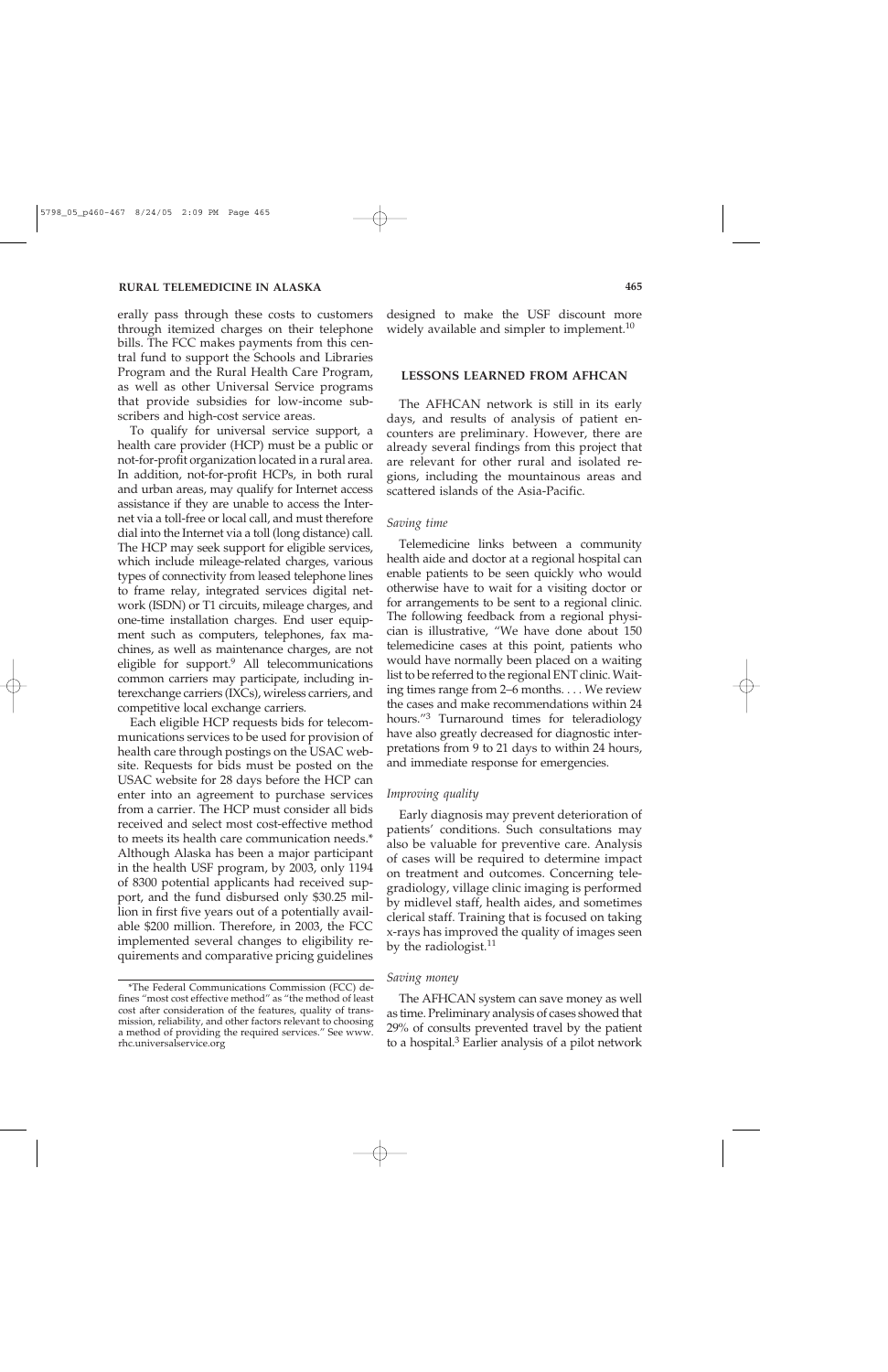similar to AFHCAN found that an evacuation by plane can cost from \$10,000 to \$25,000. The package of computer, peripheral equipment, and training is estimated to cost \$22,000, so that if it saved two evacuations, it would pay for itself (F. Pearce, personal communication, August 1999).

Even when medical evacuations are not required, scheduled transport to a regional hospital can be very expensive. Rural residents travel an average of 147 miles one way for the next level of care. The cost of roundtrip airfare to a regional center may be \$600 or more. Roundtrip airfares to Anchorage from a village may exceed \$1800 (see Fig. 2). AFHCAN evaluation data indicate that telemedicine obviated the need for travel 37% of the time. Extrapolated to 13,307 through 2003, encounters, the result is over \$2.8 million saved in airfares alone (see www.afhcan.org/about/costsqualityaccess. aspx). An additional social benefit is that patients who can be treated locally do not have to leave their home communities.

However, it should also be noted that a telemedicine consultation may cause patient travel because a serious problem is identified that would have been missed by the health aide. Approximately 8% of the analyzed patient consults resulted in patient travel. (These findings are remarkably similar to data from the ATS-1 satellite telemedicine experiment evaluated by the author and colleagues 32 years ago.) $5$ 

## *Involving the users*

An assessment of the AFHCAN project in 2001 noted that, "telehealth is about people and processes, not just about the technology."1 Accordingly, it recommended an increased emphasis on staff and organizational issues including the following:

- Shift focus from deployment to increasing usage and operational success;
- Increase cooperation and sharing (of expertise) among participating organizations;
- Identify clinical needs to use equipment;
- Develop comprehensive training plan for various users (from physicians to health aides), etc.

In general, these recommendations have now implemented. Also, a help desk and technical support system have been established.<sup>12</sup>

# *Designing for sustainability*

The AFHCAN planners selected or adapted equipment that is rugged to withstand field conditions such as power and temperature fluctuations and cramped space, and easy to use (taking into consideration the likelihood of high staff turnover and need for retraining). They attempted to minimize capital and operating costs by choosing low cost (but highly reliable) equipment and transmitting data (digital pictures, ECG, patient information, etc.) primarily in store-and-forward mode.

## *Using incentives for universal service*

An important element of the USF program is that it is designed to be incentive-based. Subsidies are not awarded directly to the carrier but to the user (i.e., health care providers are eligible to receive the discount). Similar to a voucher system, the fund can empower rural health care providers, because they now have resources for technology. Thus, an Alaskan telecommunications official noted that the USF created a competitive environment in Alaska that is vendor neutral, puts the power of choice in the hands of the consumer, and offers a subsidy program that attracts long term capital investment.<sup>13</sup>

# *Stimulating innovation in telecommunications services for telemedicine*

Both the AFHCAN project and the funding available for rural telemedicine under the USF have stimulated innovation by a major telecommunications carrier serving Alaska. GCI, a regional integrated services provider headquartered in Anchorage, has contracts to provide satellite connectivity for telemedicine in several isolated regions of Alaska. Experience providing these services led GCI to design a secure network called ConnectMD designed to provide Alaska's medical practitioners with secure, reliable connectivity for transmission of patient information using secure Health Insurance Portability and Accountability  $Act^{14}$  (HIPAA)-enabled connections.15–16 GCI plans to offer this service to telemedicine providers in other regions.